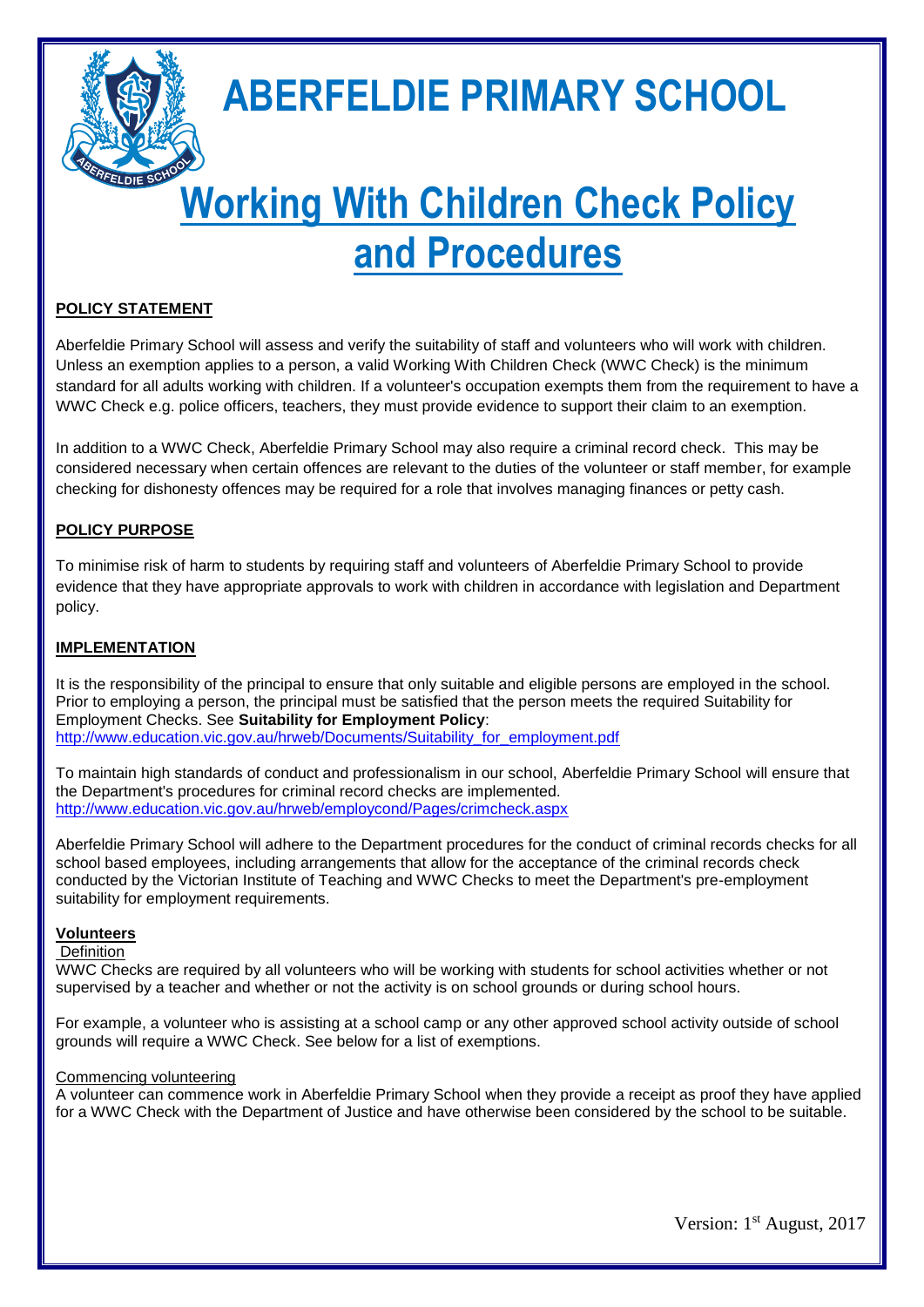## **Working with Children Check**

The WWC Check is a minimum checking standard set by the *Working with Children Act 2005* for those who work with children, either on a paid or voluntary basis. It checks for serious sexual, violent and drug-related offences as well as disciplinary findings of professional agencies such as the Victorian Institute of Teaching.

To be a volunteer at Aberfeldie Primary School a valid Working with Children Card provided by the Department of Justice is required. This card is:

- valid for 5 years
- transferable between volunteer organisations
- free of charge for volunteers, but cannot be used for paid employment.

Note: WWC Checks for paid employment can be used to show suitability for volunteer work.

Note: It is up to the individual to ensure their details are up to date for their working with children check, including the list of organisations that they need the WWCC for.

## **Maintaining records**

A copy of the staff member or volunteer's WWC Check will be kept on the file at the school.

Aberfeldie Primary School will implement procedures to ensure staff members and volunteers hold a valid WWC Check card; at a minimum annually at the commencement of the school year.

It is the responsibility of the staff member or volunteer to:

- provide Aberfeldie Primary School with the successful WWC Check card prior to commencement
- notify the principal if there has been a relevant change in circumstances, for example, if they have been charged or found guilty of a new relevant offence or if their WWC Check has been suspended.
- apply for a new WWC Check before their card expires.

## **Privacy**

Aberfeldie Primary School will apply privacy principles when collecting, using, retaining or disposing of personal or health information in accordance with the *Privacy and Data Protection Act 2014* (Vic) and the *Health Records Act 2001* (Vic).

## **Exemptions**

The Working with Children Act identifies categories of individuals who are exempted from the requirement to have a WWC Check. Aberfeldie Primary School reserves the right to nevertheless require a WWC Check if the principal considers it necessary in the circumstances. The exempt categories are:

## Student volunteers

A student who is 18 or 19 years of age is exempt from the WWC Check for volunteer work organised by or held at the same educational institution they attend.

## Parents volunteering in an activity with their child

Parents volunteering in an activity in which their child participates or normally participates, are exempt from needing a WWC Check.

Family members and people who are closely related to the child

Family members closely related to each child in the child-related work are exempt from the WWC Check. 'Closely related' to a child means:

- parent
- spouse or domestic partner
- step-parent
- mother-in-law or father-in-law

Version: 1<sup>st</sup> August, 2017